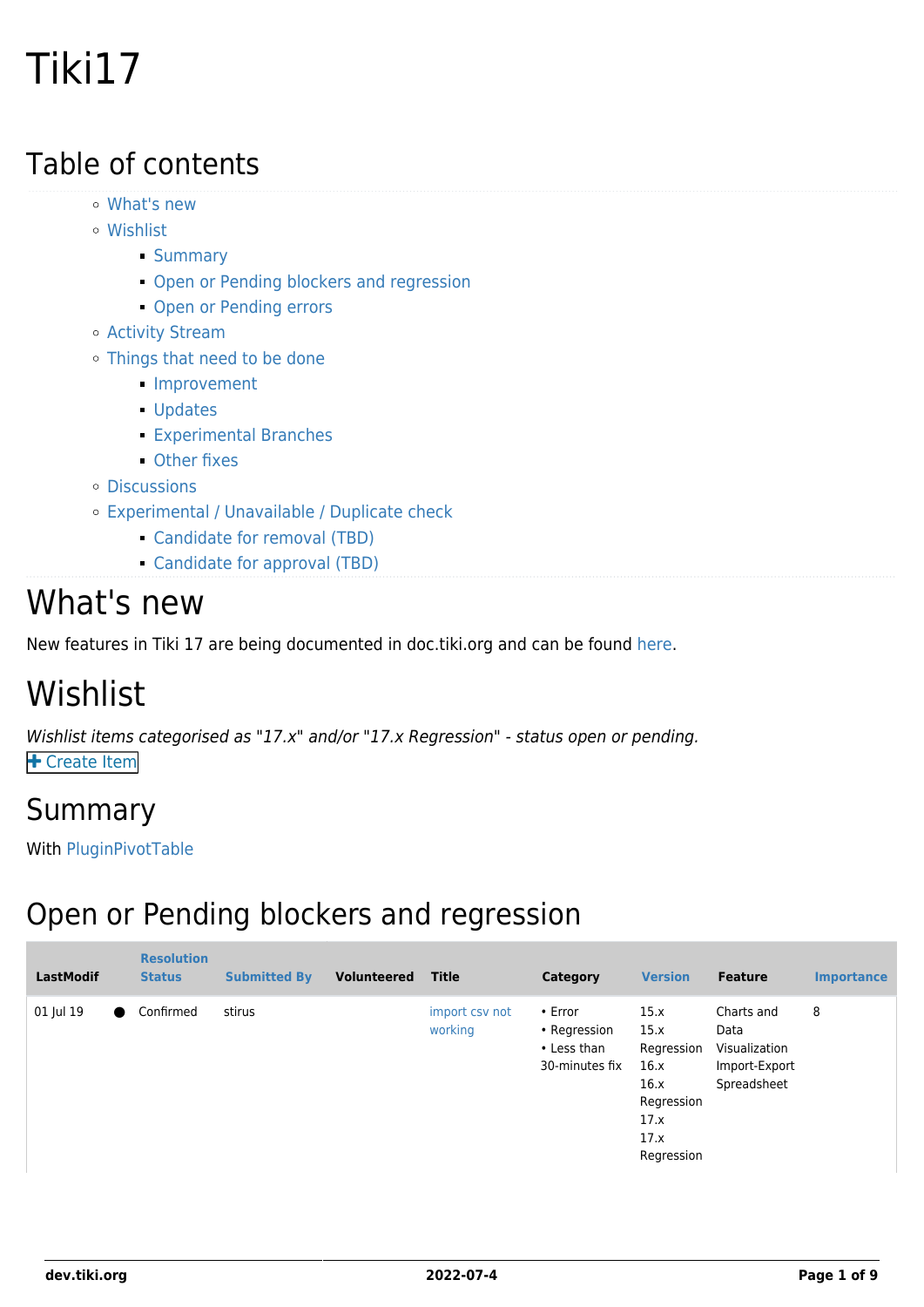| <b>LastModif</b>       | <b>Resolution</b><br><b>Status</b> | <b>Submitted By</b> | <b>Volunteered</b> | <b>Title</b>                                                                                                                                                             | <b>Category</b>                                                                                       | <b>Version</b>                           | <b>Feature</b>                                                                                     | <b>Importance</b> |
|------------------------|------------------------------------|---------------------|--------------------|--------------------------------------------------------------------------------------------------------------------------------------------------------------------------|-------------------------------------------------------------------------------------------------------|------------------------------------------|----------------------------------------------------------------------------------------------------|-------------------|
| 01 Jun 18              | <b>New</b>                         | Philippe Cloutier   |                    | <b>FOOTNOTEAREA:</b><br>Some footnote<br>numbers<br>displayed on<br>their own line                                                                                       | • Regression                                                                                          | 17.x<br>Regression<br>18.x               | Wiki Plugin<br>(extends basic<br>syntax)                                                           | 2                 |
| 22 Jan 18              | New                                | Xavier de Pedro     |                    | Selecting a<br>group at<br>registration time<br>doesn't assign<br>that new user to<br>that group                                                                         | • Regression                                                                                          | 17.x<br>17.x<br>Regression               | User<br>Administration<br>(Registration,<br>Login &<br>Banning)                                    | 8                 |
| 22 Jan 18              | <b>New</b>                         | Xavier de Pedro     |                    | <b>Registrations set</b><br>to require<br>validation by<br>admin do not<br>send email to<br>configured email<br>addresses any<br>more                                    | • Error<br>• Regression                                                                               | 17.x<br>17.x<br>Regression               | User<br>Administration<br>(Registration,<br>Login &<br>Banning)                                    | 9                 |
| 19 Jan 18<br>$\bullet$ | New                                | Jean-Marc Libs      |                    | I can't change a<br>field of type<br>"attachment" to<br>any other kind of<br>field.                                                                                      | • Regression                                                                                          | 17.x<br>Regression<br>18.x<br>Regression | Trackers                                                                                           | 8                 |
| 12 Dec 17              | New                                | Marc Laporte        |                    | Some wiki page<br>history versions<br>are getting lost<br>on doc.tiki.org<br>(Tiki 17.x) (data<br>loss)                                                                  | • Regression                                                                                          | 17.x<br>Regression                       | History (wiki,<br>tracker item,<br>sheet)<br>Wiki (page<br>view, edit,<br>history,<br>rename, etc) | 10 high           |
| 19 Sep 17              | <b>New</b>                         | Xavier de Pedro     |                    | Something<br>about<br>namespaces<br>seems to conflict<br>with url sending<br>user after<br>updating tracker<br>item with<br><b>SEFURL</b>                                | • Conflict of<br>two features<br>(each works<br>well<br>independently)<br>• Regression<br>• Usability | 17.x<br>17.x<br>Regression               | Search Engine 8<br><b>Friendly URLs</b><br>(SEFURLs)<br>Workspace                                  |                   |
| 14 Aug 17              | New                                | Xavier de Pedro     |                    | Plugin alias &/or<br>plugin trackerlist<br>fails to load in<br>some page in<br>dev.t.o<br>(Uncaught<br>TypeError:<br>Cannot read<br>property<br>'childNodes' of<br>null) | • Regression<br>• Community<br>projects<br>• Dogfood on<br>a *.tiki.org site                          | 17.x<br>17.x<br>Regression               | Tablesorter<br><b>Trackers</b><br>Wiki Plugin<br>(extends basic<br>syntax)                         | 8                 |
| 20 Jul 17              | New                                | Xavier de Pedro     |                    | Plugin List or<br><b>TrackerList</b><br>unable to show<br>tracker items<br>with category 50<br>(PDF) in dev.t.o                                                          | • Error<br>• Regression<br>• Community<br>projects<br>• Dogfood on<br>a *.tiki.org site               | 17.x<br>17.x<br>Regression               | Category<br>Search<br>Wiki Plugin<br>(extends basic<br>syntax)                                     | 8                 |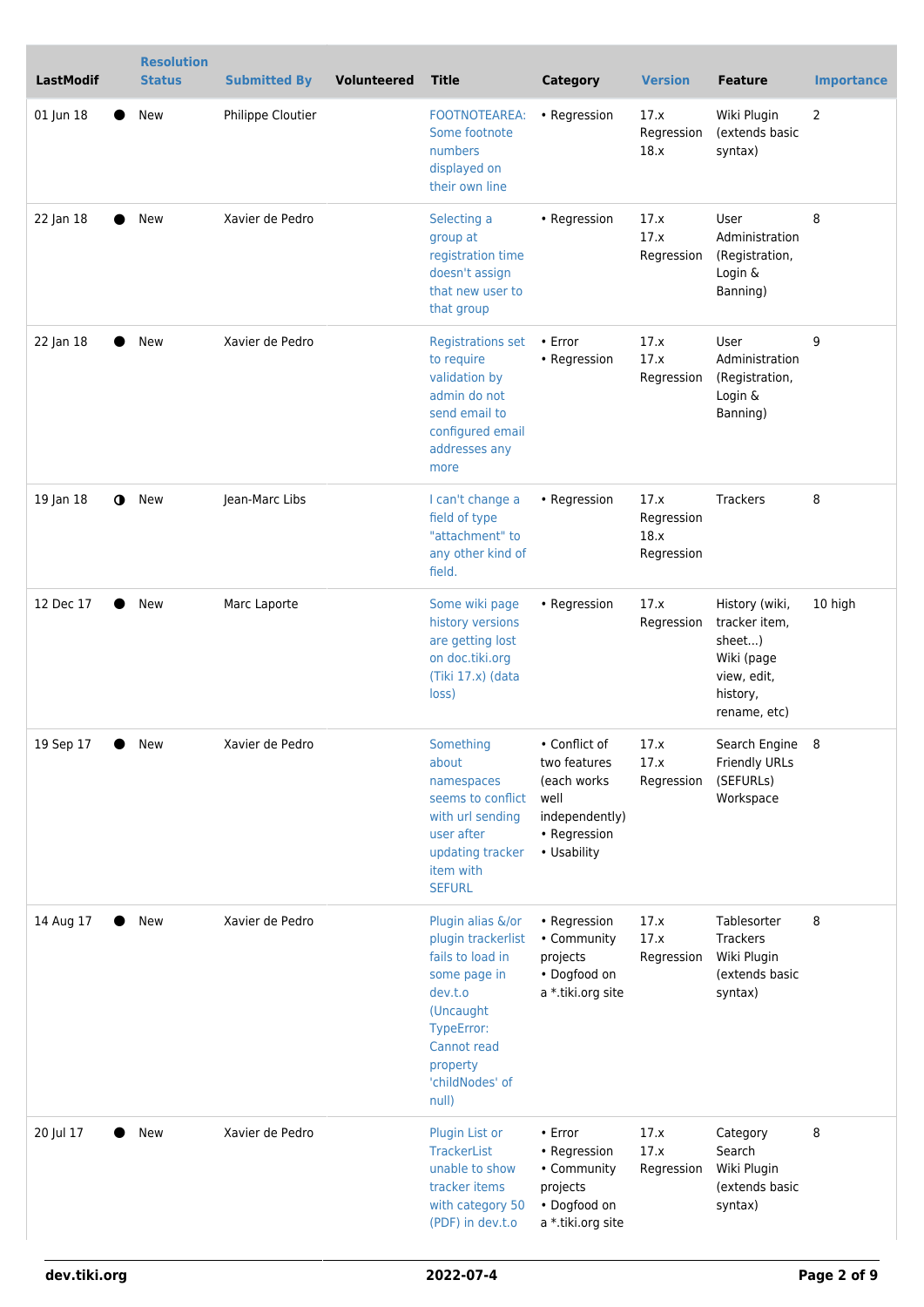| <b>LastModif</b> | <b>Resolution</b><br><b>Status</b> | <b>Submitted By</b>    | Volunteered   | <b>Title</b>                                                                                                                           | <b>Category</b>                                                                        | <b>Version</b>                                                                                                       | <b>Feature</b>                                                  | <b>Importance</b> |
|------------------|------------------------------------|------------------------|---------------|----------------------------------------------------------------------------------------------------------------------------------------|----------------------------------------------------------------------------------------|----------------------------------------------------------------------------------------------------------------------|-----------------------------------------------------------------|-------------------|
| 17 Jul 17        | New                                | luciash d' being<br>П  |               | Indexing failed<br>while processing<br>"XYZ" (type xyz)<br>with the error<br>"analyzer<br>[sortable] not<br>found for field<br>[sort]" | $\cdot$ Error<br>• Regression<br>• Dogfood on<br>a *.tiki.org site                     | 17.x<br>Regression                                                                                                   | Search                                                          | 10 high           |
| 25 Jun 17        | New                                | Xavier de Pedro        |               | <b>Number in First</b><br>numbered<br>header in 2nd<br>level lost in wiki<br>pages with no<br>header of first<br>level                 | • Regression                                                                           | 17.x<br>17.x<br>Regression                                                                                           | Wiki Syntax<br>(text area,<br>parser,<br>external wiki,<br>etc) | 5                 |
| 25 Jun 17        | New                                | Xavier de Pedro        |               | Table editor in<br>wiki edit doesn't<br>open anymore in<br>some scenarios                                                              | • Error<br>• Regression                                                                | 17.x<br>17.x<br>Regression                                                                                           | Wiki Syntax<br>(text area,<br>parser,<br>external wiki,<br>etc) | 8                 |
| 12 Jun 17        | New                                | Gary<br>Cunningham-Lee |               | Page fullscreen<br>toggle icons<br>display over wiki<br>edit textarea<br>when in<br>fullscreen editor<br>mode                          | • Regression                                                                           | 17.x<br>Regression                                                                                                   | Admin<br>Interface (UI)                                         | 3                 |
| 07 Jun 17        | New                                | Jonny Bradley          | Jonny Bradley | Mandatory<br>multilingual<br>fields fail                                                                                               | • Regression<br>• Conflict of<br>two features<br>(each works<br>well<br>independently) | 17.x<br>17.x<br>Regression                                                                                           | Trackers                                                        | 5                 |
| 06 Jun 17        | New                                | Gary<br>Cunningham-Lee |               | Theme control<br>by section<br>redirects to<br>homepage                                                                                | • Regression                                                                           | 17.x<br>Regression                                                                                                   | Admin<br>Interface (UI)                                         | 7                 |
| 30 May 17        | New                                | Jean-Marc Libs         |               | HomePage not<br>found after<br>upgrade from<br>Tiki12                                                                                  | • Regression                                                                           | 17.x<br>Regression Group                                                                                             | Administration 8                                                |                   |
| 27 Jan 17        | New                                | Torsten<br>Fabricius   |               | Spreadsheets<br>testing for Tiki16                                                                                                     | • Regression                                                                           | 14.x<br>14.x<br>Regression<br>15.x<br>15.x<br>Regression<br>16.x<br>16.x<br>Regression<br>17.x<br>17.x<br>Regression | Spreadsheet                                                     | 8                 |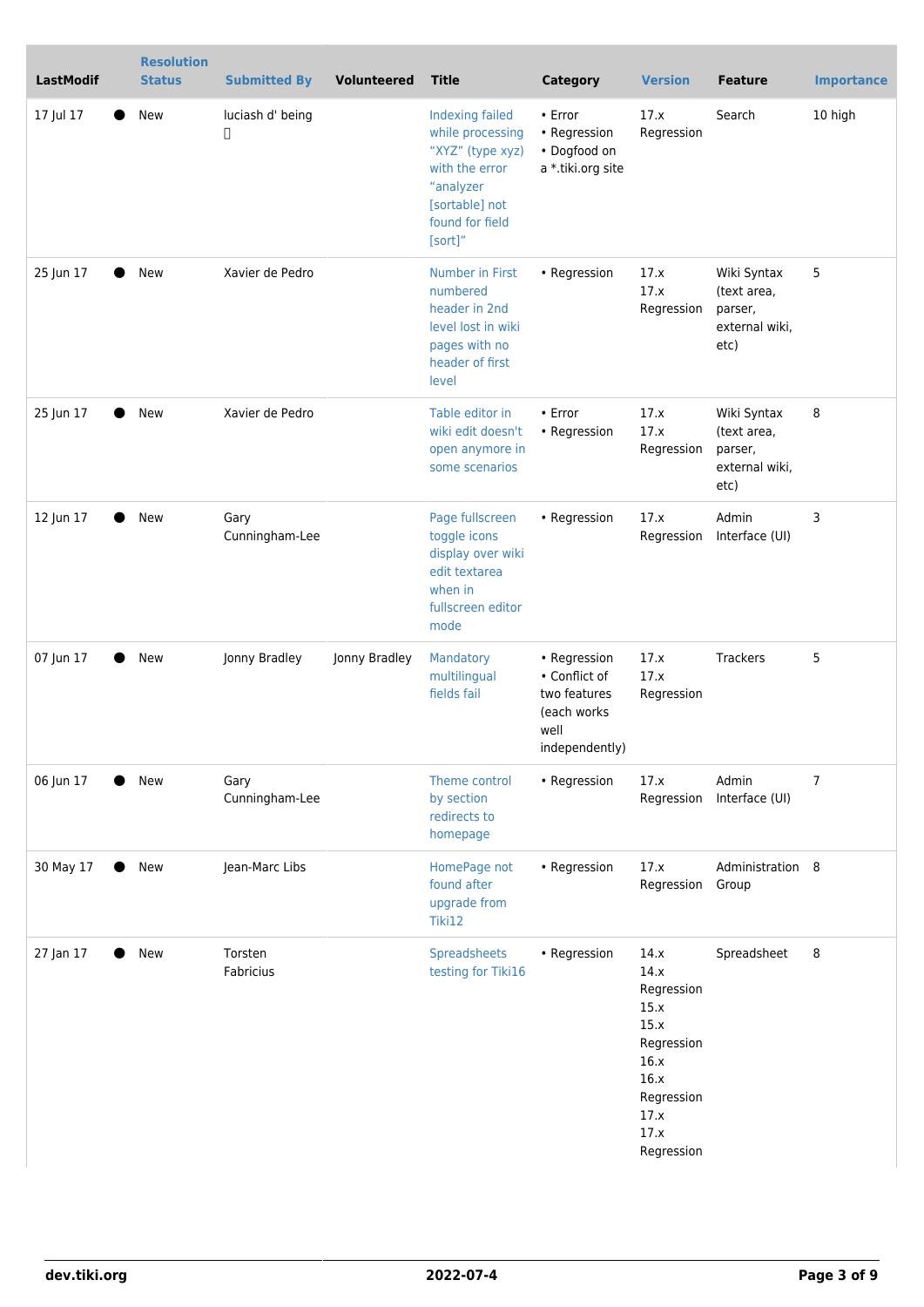| <b>LastModif</b>       | <b>Resolution</b><br><b>Status</b> | <b>Submitted By</b> | Volunteered | Title                                                                                                                    | Category                      | <b>Version</b>                                           | <b>Feature</b> | <b>Importance</b> |
|------------------------|------------------------------------|---------------------|-------------|--------------------------------------------------------------------------------------------------------------------------|-------------------------------|----------------------------------------------------------|----------------|-------------------|
| 15 Jan 17<br>$\bullet$ | New                                | Xavier de Pedro     |             | workspace<br>creation broken<br>after upgrade<br>from $15.x$ to<br>16.2                                                  | $\cdot$ Error<br>• Regression | 16.x<br>16.x<br>Regression<br>17.x<br>17.x<br>Regression | Workspace      | 6                 |
| 04 Jan 17              | New                                | Xavier de Pedro     |             | Tablesorter<br>regression: date<br>range filters are<br>applied instead<br>of just<br>preselected<br>compared to<br>15.x | • Consistency<br>• Regression | 16.x<br>16.x<br>Regression<br>17.x<br>17.x<br>Regression | Tablesorter    | 7                 |
| + Create Item          |                                    |                     |             |                                                                                                                          |                               |                                                          |                |                   |

### Open or Pending errors

| <b>LastModif</b> | <b>Resolution</b><br><b>Status</b> | <b>Submitted</b><br><b>By</b> | <b>Volunteered</b> | <b>Title</b>                                                                                                                                                                                                                                | Category                                                                                                                                                                         | <b>Version</b>               | <b>Feature</b>                                                      | <b>Importance</b> |
|------------------|------------------------------------|-------------------------------|--------------------|---------------------------------------------------------------------------------------------------------------------------------------------------------------------------------------------------------------------------------------------|----------------------------------------------------------------------------------------------------------------------------------------------------------------------------------|------------------------------|---------------------------------------------------------------------|-------------------|
| 27 Jan 17        | New                                | Xavier de<br>Pedro            |                    | Export Spreadsheet as csv with code to produce svg<br>chart includes the svg output tags in the csv cell instead<br>of the tiki syntax to generate the chart                                                                                | • Conflict of<br>two features<br>(each works)<br>well<br>independently)<br>• Error<br>• Dogfood on<br>a *.tiki.org site<br>• Less than<br>30-minutes fix<br>• Support<br>request | 15.x<br>16.x<br>17.x         | Charts and<br>Data<br>Visualization<br>Import-Export<br>Spreadsheet | 8                 |
| 16 Aug 17        | New                                | Xavier de<br>Pedro            |                    | display a single chart with plugin sheet fails (with mode<br>$simple=y$ or $n)$                                                                                                                                                             | • Conflict of<br>two features<br>(each works)<br>well<br>independently)<br>• Consistency<br>• Error                                                                              | 15.x<br>16.x<br>17.x<br>18.x | Spreadsheet                                                         | $\overline{7}$    |
| 30 Nov 16        | New                                | Xavier de<br>Pedro            |                    | Feature to discuss wiki pages in forums sends a<br>notification email (group watches) each time the use<br>clicks at the button 'Start discussion' (even if the<br>discussion and thread was already started by someone<br>else previously) | • Conflict of<br>two features<br>(each works<br>well<br>independently)<br>• Error<br>• Less than<br>30-minutes fix                                                               | 15.x<br>16.x<br>17.x         | Comment<br>Forum<br>Watch (email<br>notifications<br>of changes)    | $\overline{4}$    |
| 28 Jun 17        | New                                | Xavier de<br>Pedro            |                    | Can't upload files to a file gallery through tracker field<br>'files' with IE11                                                                                                                                                             | • Error<br>• Usability<br>• Conflict of<br>two features<br>(each works<br>well<br>independently)                                                                                 | 17.x                         | <b>File Gallery</b><br>(elFinder or<br>standard UI)                 | $\overline{7}$    |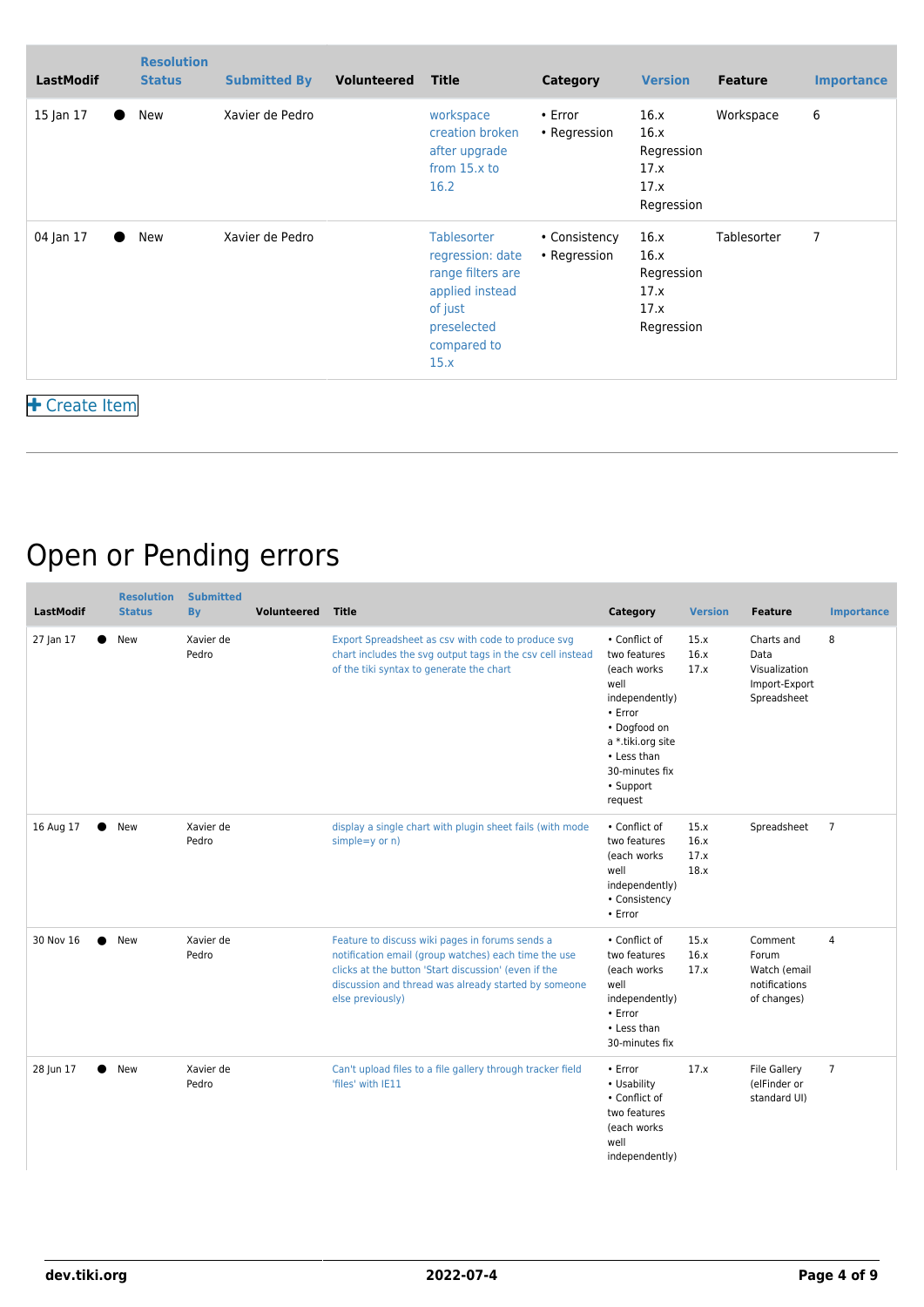| <b>LastModif</b> |           | <b>Resolution</b><br><b>Status</b> | <b>Submitted</b><br><b>By</b> | <b>Volunteered</b> | <b>Title</b>                                                                                                                                                                  | Category                                                                                                                                           | <b>Version</b>                                                                         | <b>Feature</b>                                                                                                                                              | <b>Importance</b> |
|------------------|-----------|------------------------------------|-------------------------------|--------------------|-------------------------------------------------------------------------------------------------------------------------------------------------------------------------------|----------------------------------------------------------------------------------------------------------------------------------------------------|----------------------------------------------------------------------------------------|-------------------------------------------------------------------------------------------------------------------------------------------------------------|-------------------|
| 01 Jul 19        |           | Confirmed                          | stirus                        |                    | import csv not working                                                                                                                                                        | • Error<br>• Regression<br>• Less than<br>30-minutes fix                                                                                           | 15.x<br>15.x<br>Regression<br>16.x<br>16.x<br>Regression<br>17.x<br>17.x<br>Regression | Charts and<br>Data<br>Visualization<br>Import-Export<br>Spreadsheet                                                                                         | 8                 |
| 19 Sep 17        | $\bullet$ | New                                | Xavier de<br>Pedro            |                    | Something about namespaces seems to conflict with url<br>sending user after updating tracker item with SEFURL                                                                 | • Conflict of<br>two features<br>(each works<br>well<br>independently)<br>• Regression<br>• Usability                                              | 17.x<br>17.x<br>Regression                                                             | Search Engine 8<br><b>Friendly URLs</b><br>(SEFURLs)<br>Workspace                                                                                           |                   |
| 09 Jan 17        | ●         | New                                | Xavier de<br>Pedro            |                    | chosen lib prevents changing the sorted order display of<br>fields from an items-list tracker field with the translation<br>smarty system                                     | • Usability<br>• Conflict of<br>two features<br>(each works)<br>well<br>independently)                                                             | 15.x<br>16.x<br>17.x                                                                   | Trackers<br>Edit interface<br>(UI)                                                                                                                          | 4                 |
| 10 Aug 17        |           | New                                | luciash d'<br>being []        |                    | Diff: notification e-mail with HTML plugin in diff shows<br>nothing                                                                                                           | • Consistency<br>• Usability                                                                                                                       | 15.x<br>16.x<br>17.x                                                                   | Watch (email<br>notifications<br>of changes)<br>Wiki Plugin<br>(extends basic<br>syntax)<br>Wiki Syntax<br>(text area,<br>parser,<br>external wiki,<br>etc) | $\overline{7}$    |
| 09 Jan 17        |           | New                                | Xavier de<br>Pedro            |                    | sender email can't be set as<br>\$profilerequest:sender_email\$YourEmail@example.com\$                                                                                        | • Error<br>• Community<br>projects<br>• Dogfood on<br>a *.tiki.org site<br>• Conflict of<br>two features<br>(each works)<br>well<br>independently) | 15.x<br>16.x<br>17.x                                                                   | Installer<br>(profiles,<br>upgrades and<br>server-related<br>issues)<br>Profile<br>Manager                                                                  | 3                 |
| 05 Aug 17        |           | New                                | Xavier de<br>Pedro            |                    | System error when attempting to enable blog comments<br>on a blog created by a profile                                                                                        | • Conflict of<br>two features<br>(each works<br>well<br>independently)<br>• Error                                                                  | 17.x<br>18.x                                                                           | Blog<br>Comment<br>Installer<br>(profiles,<br>upgrades and<br>server-related<br>issues)                                                                     | $\overline{7}$    |
| 24 Jan 19        |           | New                                | John Morris                   |                    | Plugin Carousel Will Not Constrain to Body                                                                                                                                    | • Consistency<br>• Usability                                                                                                                       | 15.x<br>16.x<br>17.x<br>18.x                                                           | Wiki Plugin<br>(extends basic<br>syntax)                                                                                                                    | 5                 |
| 31 Jan 17        |           | New                                | Xavier de<br>Pedro            |                    | A new page in a wiki structure doesn't inherit categ<br>perms from structure parent but only object perms<br>(unexpected for intranet type of sections of wiki<br>structures) | • Consistency<br>• Usability                                                                                                                       | 16.x<br>17.x                                                                           | Permission<br>Wiki Structure<br>(book & table<br>of content)                                                                                                | 6                 |
| 27 Jun 17        |           | • New                              | Xavier de<br>Pedro            |                    | print to pdf doesn't use the custom css from the L&F<br>control panel                                                                                                         | • Consistency<br>• Usability                                                                                                                       | 17.x                                                                                   | PDF<br>Print                                                                                                                                                | 5                 |
| 17 Oct 19        | $\bullet$ | New                                | John Morris                   |                    | Theme Width Option Non-Functional                                                                                                                                             | • Error<br>• Regression<br>• Usability                                                                                                             | 17.x<br>18.x<br>19.x                                                                   | Theme: Look<br>& feel, Styles,<br>CSS, Theme<br>Control Center                                                                                              | $\overline{7}$    |
| 11 Jan 18        |           | Confirmed                          | Steven845                     |                    | Text box and other formatting disappear when switching<br>from WYSIWYG to non-WYSIWYG                                                                                         | • Consistency                                                                                                                                      | 13.x<br>17.x                                                                           | <b>WYSIWYG</b><br>(What You<br>See is What<br>You Get)                                                                                                      | 6                 |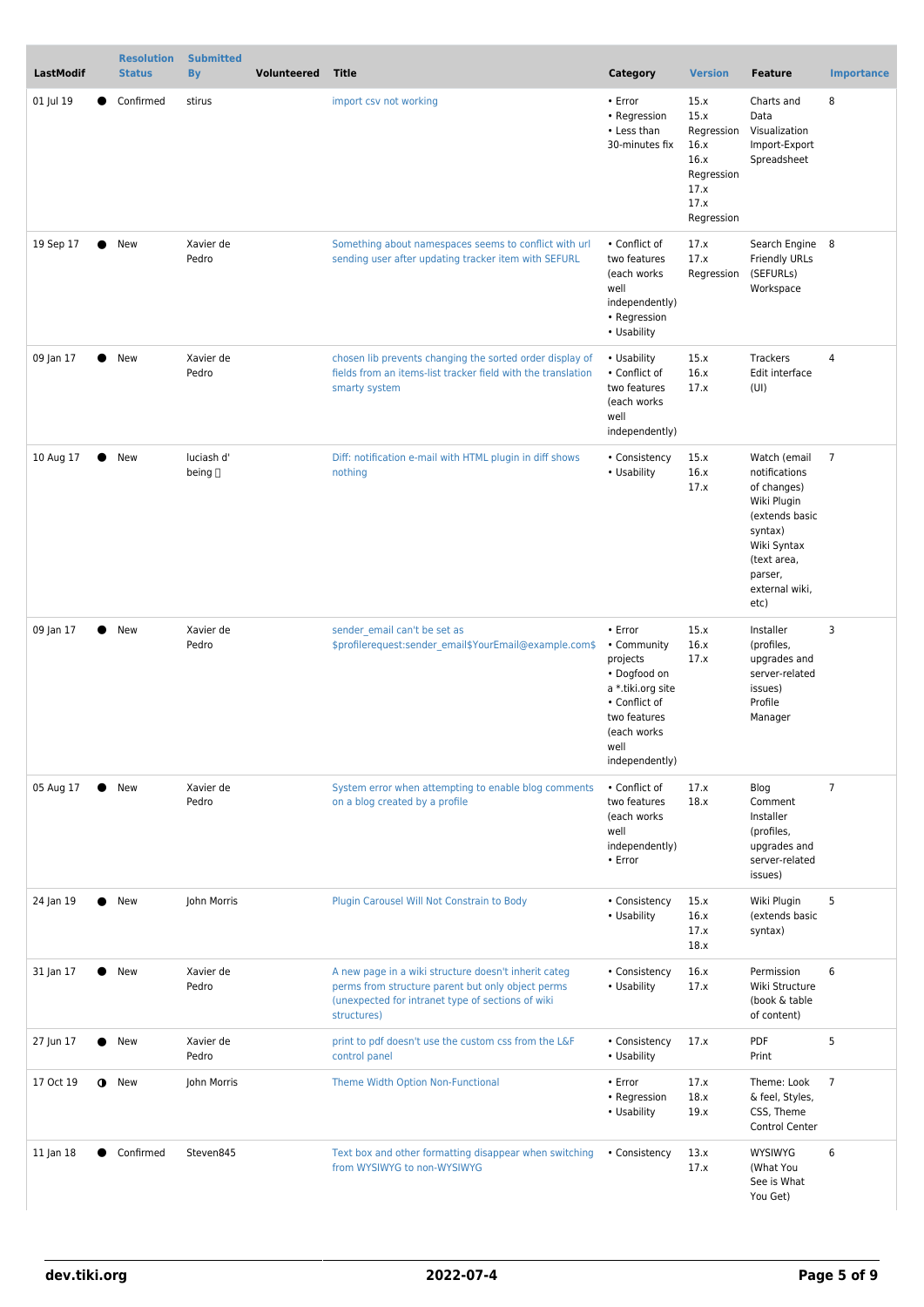| <b>LastModif</b>       | <b>Resolution</b><br><b>Status</b> | <b>Submitted</b><br><b>By</b> | <b>Volunteered</b> | <b>Title</b>                                                                                           | Category                                                                                        | <b>Version</b>                                           | <b>Feature</b>                                                    | <b>Importance</b> |
|------------------------|------------------------------------|-------------------------------|--------------------|--------------------------------------------------------------------------------------------------------|-------------------------------------------------------------------------------------------------|----------------------------------------------------------|-------------------------------------------------------------------|-------------------|
| 25 Oct 17              | New                                | Marc<br>Laporte               |                    | PluginTogether: make it work for wiki pages,<br>spreadsheet, drawing, etc.                             | • Conflict of<br>two features<br>(each works)<br>well<br>independently)<br>• Feature<br>request | 12.x<br>15.x<br>16.x<br>17.x<br>18.x                     | Wiki (page<br>view, edit,<br>history,<br>rename, etc)             | 10 high           |
| 27 Jan 18              | New                                | John Morris                   |                    | <b>User Wizard Fails</b>                                                                               | • Error<br>• Usability                                                                          | 17.x<br>18.x                                             | Wizards - User 6<br>Wizard                                        |                   |
| 18 Jul 17              | New                                | puserp                        |                    | Idap bind type is always full in<br>UsersLib::validate user Idap()                                     | • Less than<br>30-minutes fix                                                                   | 14.x<br>17.x                                             | User<br>Administration<br>(Registration,<br>Login &<br>Banning)   | 3                 |
| 07 Jun 17              | New                                | Jonny<br><b>Bradley</b>       | Jonny Bradley      | Mandatory multilingual fields fail                                                                     | • Regression<br>• Conflict of<br>two features<br>(each works)<br>well<br>independently)         | 17.x<br>17.x<br>Regression                               | Trackers                                                          | 5                 |
| 04 Jan 17              | New                                | Xavier de<br>Pedro            |                    | Tablesorter regression: date range filters are applied<br>instead of just preselected compared to 15.x | • Consistency<br>• Regression                                                                   | 16.x<br>16.x<br>Regression<br>17.x<br>17.x<br>Regression | Tablesorter                                                       | $\overline{7}$    |
| 07 Oct 18<br>$\bullet$ | New                                | RandyH                        |                    | Missing update in SEFURL REGEX table (in file tiki.sql);<br>maybe more                                 | • Consistency                                                                                   | 17.x<br>18.x                                             | Search Engine 3<br><b>Friendly URLs</b><br>(SEFURLs)<br>User Menu |                   |
| 11 Oct 18              | Confirmed                          | luciash d'<br>being $\Box$    |                    | PluginRSS: RSS feed on doc.tiki.org shows three times<br>the same title                                | • Usability<br>• Community<br>projects<br>• Dogfood on<br>a *.tiki.org site                     | 17.x<br>18.x<br>Regression                               | <b>RSS</b><br>Wiki Plugin<br>(extends basic<br>syntax)            | $\overline{7}$    |
| 23 Sep 17<br>$\bullet$ | New                                | John Morris                   |                    | Long File Description Overflows Page                                                                   | • Usability                                                                                     | 15.x<br>16.x<br>17.x                                     | <b>File Gallery</b><br>(elFinder or<br>standard UI)               | 6                 |
| 01 Nov 17              | $\bullet$ New                      | ihtus                         |                    | LDAP - forced to login twice                                                                           | • Usability                                                                                     | 17.x                                                     | External<br>Authentication<br>(LDAP, AD,<br>PAM, CAS,<br>etc)     | 5                 |
| 20 Feb 18              | New                                | John Morris                   |                    | <b>File Gallery Template</b>                                                                           | • Usability                                                                                     | 12.x<br>13.x<br>14.x<br>15.x<br>16.x<br>17.x<br>18.x     | All / Undefined 4                                                 |                   |

 [Create Item](https://dev.tiki.org/Make+a+wish)

### Activity Stream

There is no activity to display in this stream.

Show More

# Things that need to be done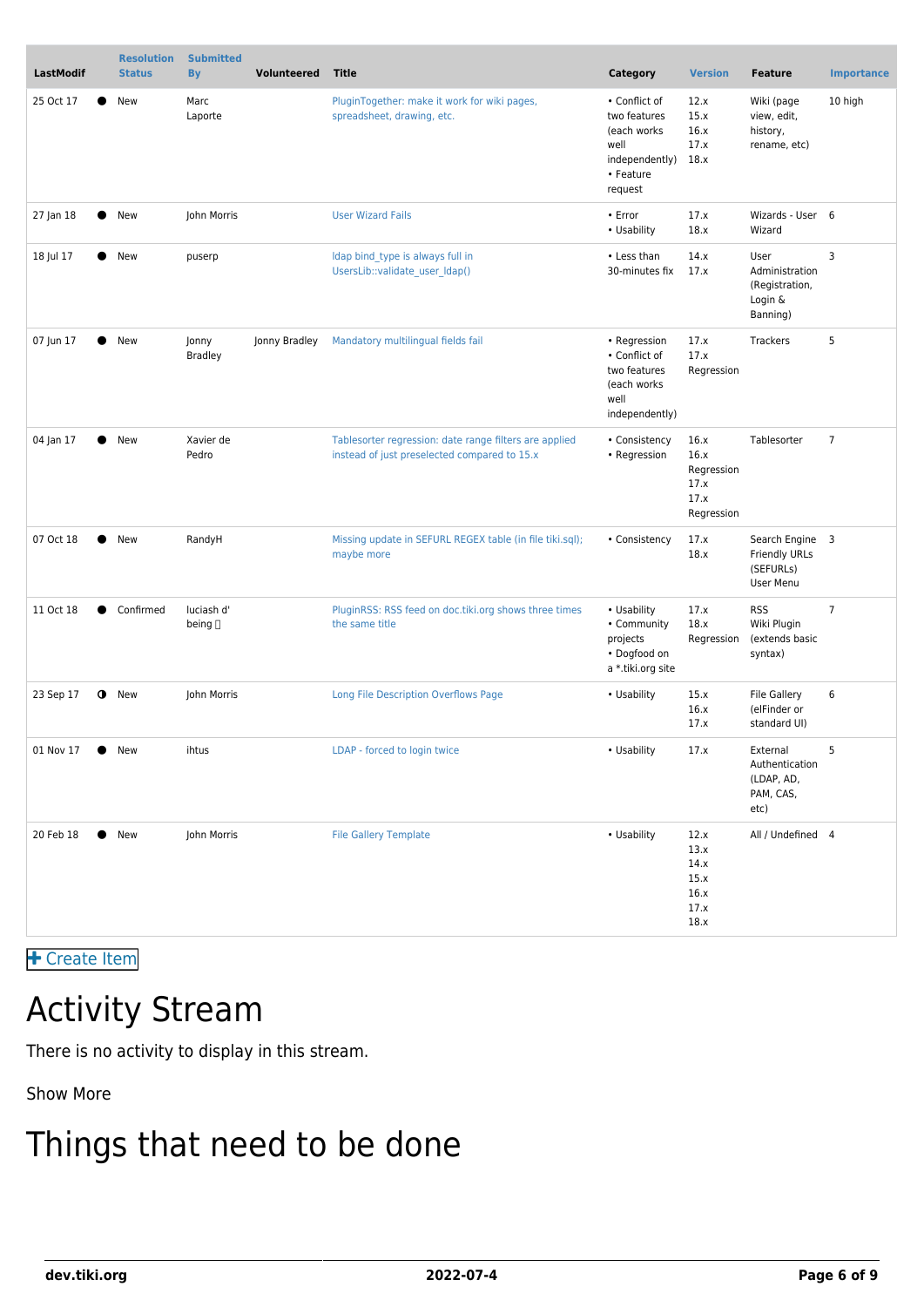#### Improvement

- Admin pages (option orders and sections)
	- Features
	- Wiki

#### Updates

The usual suspects

- jquery
- jquery-ui
- Font Awesome
- Bootstrap

etc

#### Experimental Branches

Some branches to be merged back into trunk before branching

- [h5p](https://sourceforge.net/p/tikiwiki/code/HEAD/tree/branches/experimental/h5p) Done
- [conversejs](https://sourceforge.net/p/tikiwiki/code/HEAD/tree/branches/experimental/conversejs) for Openfire XMPP integration done for [Tiki18](https://dev.tiki.org/Tiki18) but it's OK.
- [casperjs](https://sourceforge.net/p/tikiwiki/code/HEAD/tree/branches/experimental/casperjs) for Browser Automation Done
- [Expose IDS](https://sourceforge.net/p/tikiwiki/code/HEAD/tree/branches/experimental/expose-ids/) Done
- Hopefully ZF3 if in time Done

And then we really should remove all dead experimental branches this time! done by Jonny (good job!)

#### Other fixes

• Search the database for TIMESTAMP fields with default value 0000-00-00 00:00:00 as these break with mysql 5.7+

# **Discussions**

- [Composer Dependencies Revamp](https://dev.tiki.org/Composer-Dependencies-Revamp) done for [Tiki17](https://dev.tiki.org/Tiki17)
- [Datavis Convergence](https://dev.tiki.org/Datavis-Convergence)-proposal is in discussion for [Tiki17](https://dev.tiki.org/Tiki17) No other work is planned for Tiki17. A lot has been done, and some things are clearer and some things still unclear.

# Experimental / Unavailable / Duplicate check

Experimental and Unavailable are by nature temporary status. Or an option/preference/feature is underwork, under evaluation or about to be discarded or it is complete and good to be flagged as Basic or Advanced preference.

A review is needed to check and the Experimental / Unavailable and what should be done;

- Changing the flag to Basic or Advanced
- Remove it (or prepare the removal for the next version)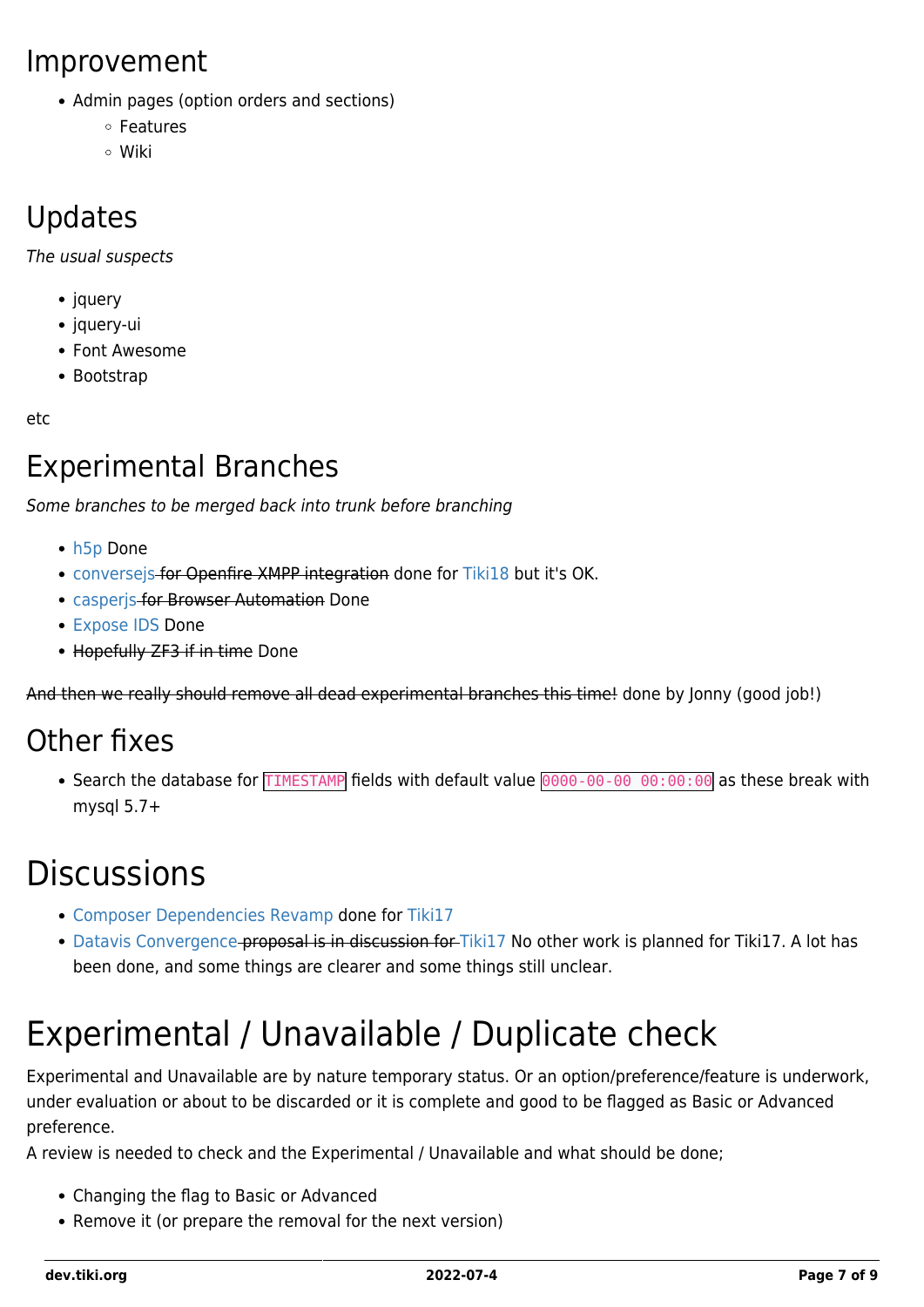• Keep it as it is with verification to the team working on it they are still willing to complete it

#### <https://dev.tiki.org/Endangered%20features>

#### Candidate for removal (TBD)

- #IE Image Fix (Admin -> Miscellaneous) Correct PNG images alpha transparency in IE6 (experimental)  $\circ$  +1
- Wiki Lingo feature as it is an abandoned project
- jcapture-- **[r61759](http://sourceforge.net/p/tikiwiki/code/61759)**, **[r61764](http://sourceforge.net/p/tikiwiki/code/61764)[r61765](http://sourceforge.net/p/tikiwiki/code/61765)**
	- TODO: update documentation
- FAOs

There has been discussion about this feature being retired, so keep in mind that normal wiki pages can be used to create and display FAQs.

• Image Gallery

File galleries should be used instead.

- Script and process partially done
- More work need to be done (may be overflown in Tiki18)
- HTML pages
	- <https://doc.tiki.org/HTML+Pages>(last page modification is 2010)
- HTML Feed
	- <https://doc.tiki.org/HtmlFeed> not found
- FutureLink-Protocol
- Reports
- [Group Alert](https://doc.tiki.org/Group+Alert) vs [Group Watches](https://doc.tiki.org/Group+Watches) Do we need both of (almost) the same ?
- PluginSourceForge Dev list was pinged 0 answers

#### Candidate for approval (TBD)

We have also some options, features, etc that are still tagged or placed in experimental section as they are working fine and used by many.

- jQuery Infinite Carousel (experimental at : "tiki-admin.php?page=features#contentadmin featuresinterface )
- jQuery Sortable Tables (experimental at : "tiki-admin.php?page=features#contentadmin featuresinterface")

13 pages link to [Tiki17](https://dev.tiki.org/Tiki17)

- [Composer](https://dev.tiki.org/Composer)
- $\bullet$  [Tiki17](https://dev.tiki.org/Tiki17)
- [Composer Dependencies Revamp](https://dev.tiki.org/Composer-Dependencies-Revamp)
- [XMPP](https://dev.tiki.org/XMPP)
- **[Browser Automation](https://dev.tiki.org/Browser-Automation)**